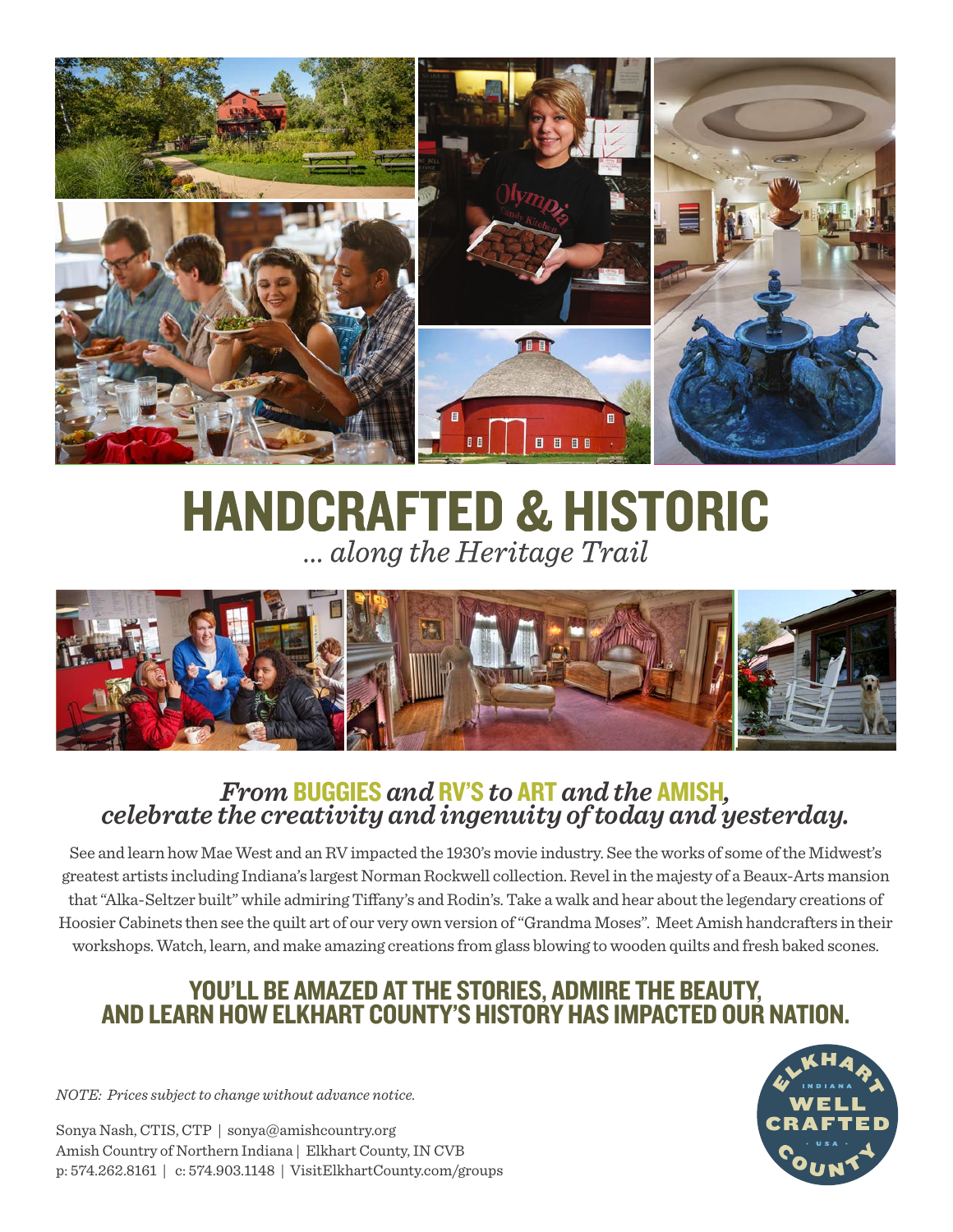# DAY ONE

### 3:00 p.m. Arrival Elkhart, Indiana

## 3:00 p.m. - 4:00 p.m. RV/MH Hall of Fame Museum, Elkhart [\$10 pp incl]

This shrine to the RV in the "RV Capital" traces the history of RVing from early 1913 travel-trailers to today's state-of-the-art motor homes. The 80,000 sq. ft. museum showcase a fascinating collection of one-of-a-kind camping cars, house trailers, and house cars including a gem custom built for Hollywood screen siren Mae West and the touring RV for Charles Lindbergh. Follow the time trail of vintage RVs arrayed among murals of scenic America. A knowledgeable guide shares RV folklore and the industry's remarkable stories with groups.

### 4:00 p.m. Check-in at your host hotel

5:45 p.m. Depart hotel for evening dinner experience



6:00 p.m. - 8:00 p.m. Farm Fun & Dinner at Historic Meadow Brook Farm [\$50 pp incl lunch/dinner meal complete with meat, vegetable, fruit, dessert, soft drinks, coffee, fresh apple cider or lemonade, homemade donuts, hands-on felt donkey craft with Jesus Donkey origination story, live mini donkey photo op, local author and fall storytelling, self-guided tours of historic home, barns, farm and tractors, wagon driven hayride weather permitting]

Do you enjoy the sight of a tractor harvesting stalks of corn, the touch of a furry donkey nose, or the smell of warm apple cider or fresh squeezed lemonade? Come take a tour of the 1860 vintage home that was constructed during the Civil War. Hear documented stories from the farm's Author and Storyteller from visitors that traveled the nearby Pumpkinvine Railway, while sipping on some cider and munching on a homemade donut. The carefully restored barns are places of gathering and fellowship and is your host location for a delicious lunch or dinner. Enjoy hands-on fun with a make-take homespun donkey craft followed by the story of the Jesus Donkey with opportunities to pet and take a fun fall photo op which is just irresistible! Your evening experience at Meadow Brook will be filled with memorable experiences and one you won't forget.

Return to your host hotel following your evening experience

# DAY TWO

## 6:30 a.m. - 8:30 a.m. Breakfast at your host hotel

9:00 a.m. - 10:30 a.m. Ruthmere Mansion Tour [\$8 pp incl, 2 comps per groups over 25]

Who remembers the famous Alka Seltzer advertisement, "Plop, plop, fizz, fizz, Oh, what a relief it is"? Elkhart, Indiana was the home to entrepreneur Mr. Albert Beardsley who helped found the company that created Alka Seltzer. His elaborate 1910 Beaux-Arts style house, Ruthmere, is available for guided tours. You'll see a fine art collection including Tiffany leaded glass, Rodin sculptures, velvet window coverings, hand painted walls, and walnut woodwork.

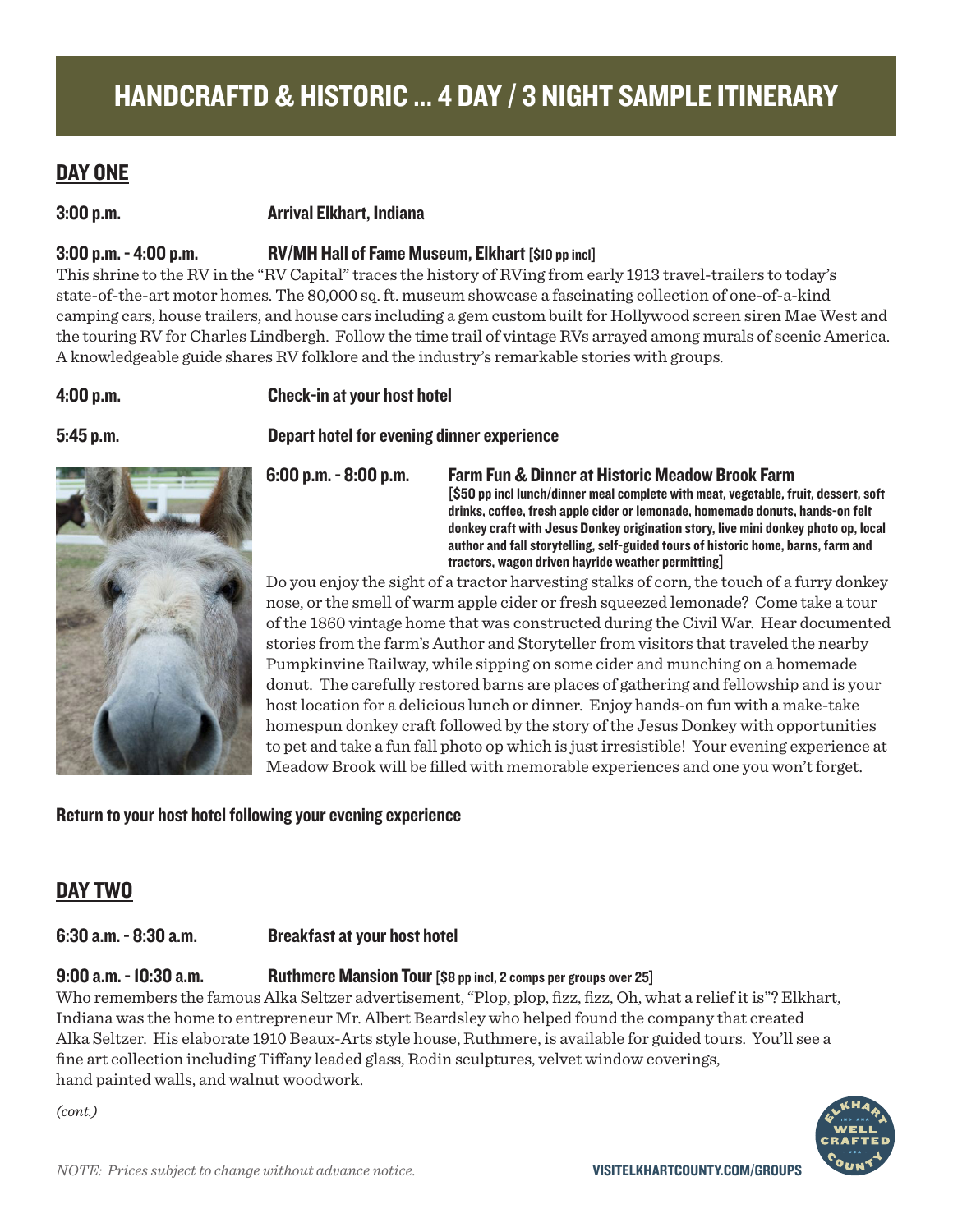# DAY TWO *(cont.)*



# 10:45 a.m. - 11:45 a.m. Indiana's Largest Norman Rockwell Collection exhibit at the Midwest Museum of American Art [\$8 pp incl]

This neo-classical style bank building, in the heart of downtown Elkhart, houses 19th and 20th century art from American Primitives to Pop art and includes original works by Grandma Moses and Norman Rockwell. The Main Gallery provides a unique setting for corporate/private parties, weddings and receptions. Groups can choose from two excellent presentations. "Learning to Look" is a presentation that highlights stories, places and people that bring art to life for the visitor. "Norman Rockwell: The Making of an American Legend" gives the visitor a chance to explore both the myth and the reality of this American icon while viewing the largest Rockwell print collection in Indiana.

### Noon - 1:15 p.m. Lunch in downtown Elkhart at the Five Star Dive Bar Group Meal [\$18 pp incl PLUS dessert option if interested; count by individual order due in advance]

Welcome to downtown Elkhart's popular Five Star Dive Bar. When you are hungry and looking for some delicious American food, Five Star Dive Bar is the place to come in Elkhart. Discover their extensive menu including such items as salads, soups, wraps, fish, and sandwiches that will bring you back for more. Featuring fresh, never frozen burgers. Locals love the loaded tot appetizers, yummy breadsticks, and giant loaded nachos with plenty to share! A full bar is available on site for individual purchases on their own if desired.

# 1:15 p.m. Depart Elkhart for Goshen

# 1:45 p.m. - 2:15 p.m. Olympia Candy Kitchen Shopping for Chocolates served to Presidents [no admission fee]

The Olympia Candy Kitchen has been welcoming visitors for almost a century in its unchanged location in downtown Goshen, Indiana remaining a family run business, passed through 4 generations over 100 years. All their candies are handmade from scratch including the famous Turtles, which are made with their own home- made caramel, plus the famous Chocolate-Covered Cherries, which were so popular that they were served at the Inaugural Balls of both President Reagan and President George H.W. Bush. They also offer a wide variety of the highest quality hand-dipped sweets, such as creams and chocolate covered peanuts plus a great selection of gummy candies, jellybeans, licorice, and other non-chocolate treats.



# 2:30 p.m. - 3:30 p.m. Soapy Gnome Concoction of Handcrafted Soap [\$10 pp incl for demo, facility tour and bar of handcrafted soap for each person]

Welcome to an independent shop in Goshen, Indiana, specializing in handcrafted soap and body care products. Soap made with locally crafted beer. Soap made with local fresh pressed apple cider. Soap combining Lavender with herbs. These and many more interesting and unusual concoctions make up her handcrafted and aromatic soaps, lotions, body bars, oils and more. Her cozy and warm welcoming shop Is filled with great things to shop and enjoy!

## 3:30 p.m. Depart Goshen for Nappanee

### 4:00 p.m. - 9:30 p.m. Shopping, Buffet Dinner & Theatre at The Barns at Nappanee  $[$ \$59.95 pp incl for groups 15-49, \$57.95 pp incl for groups 50+]

Enjoy the delicious Threshers Dinner served inside the historic barn restaurant at The Barns at Nappanee followed by a musical theatre production inside the majestic Round Barn Theatre featuring classic stories, musicals, and original productions. Shows vary by date and season. (Shopping on arrival, Buffet at 5, Theatre at 7:30 p.m.)

# Return to your host hotel following the theatre production.

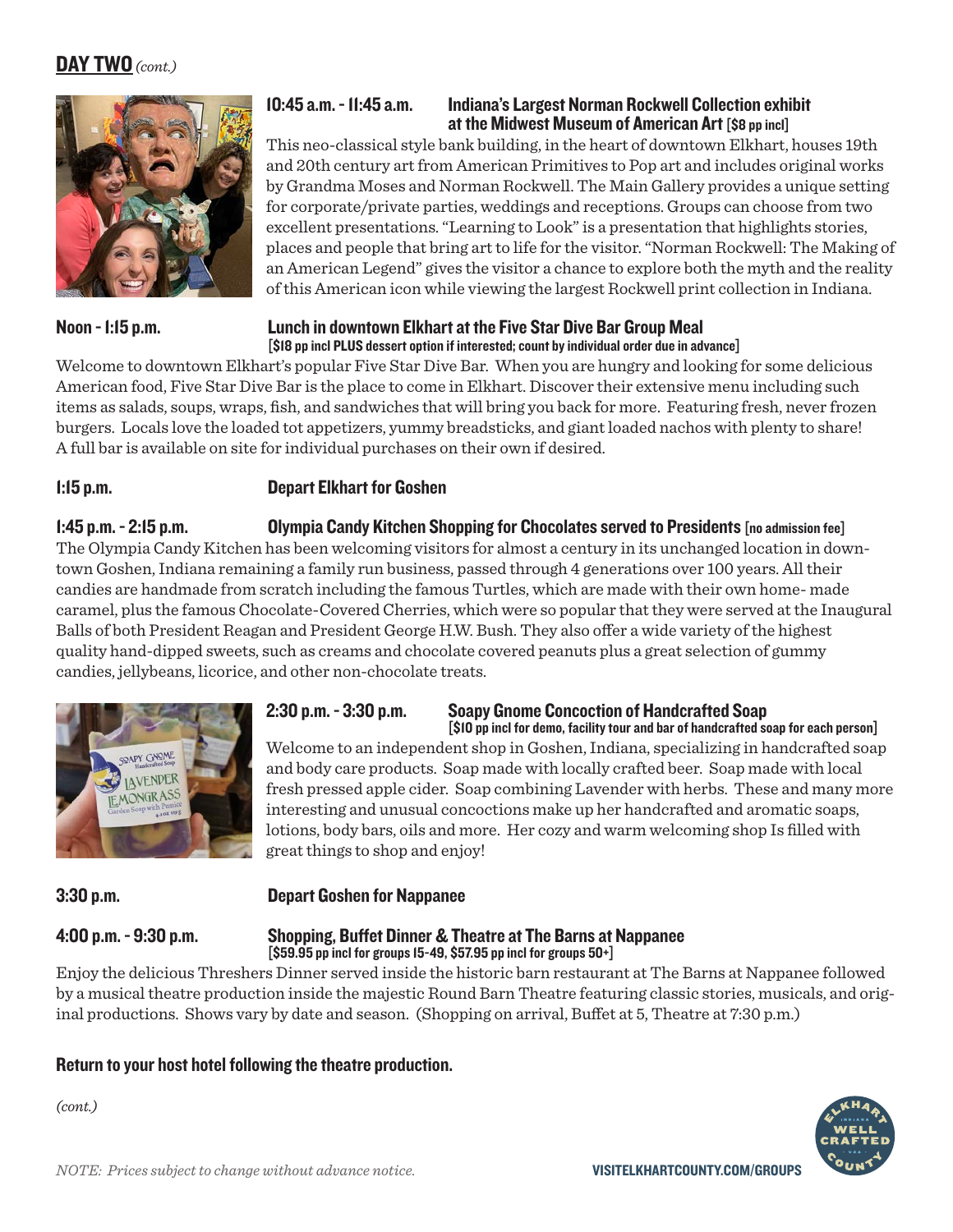# DAY THREE

6:30 – 8:00 a.m. Breakfast at your host hotel

8:15 a.m. Meet your guide in the hotel lobby

### 8:30 a.m. - 5:00 p.m. Great Life Tours Heritage Trail Handcrafted Backroads Tour [\$195 for guide (tip optional) PLUS components listed below]

Travel the nationally recognized by Time LIFE Magazine on the scenic Heritage Trail thru the nation's third largest Amish area. Your local step-on guide will share the stories, history, and details of the hardworking local Amish craftsmen. You'll meet them in their shops, in their homes and enjoy the opportunity to get to know them too. Your tour options include (pick as many as interest, budget and time allow):





# Bonneyville Mill & the Dahlia Garden[\$2 pp incl]

One of the most photographed spots in Elkhart County, this handsomely restored mill is the oldest continuously operating gristmill in Indiana. It's been producing flour for over 150 years. Hear the rumbling of huge millstones grinding grain into flour as the friendly miller tells all about the process. Flour and cornmeal are for sale, so be sure to take home a bag. The beautiful county park surrounding the mill offers the perfect opportunity for a scenic fall walk and photo. Make sure and ask for the corn bread recipe. Yummy!

Create a Wooden Quilt Block [\$28 pp incl for hands-on crafting class, woodshop tour & shopping time] Meet LaVern and Rachel, the Amish-Mennonite dynamic duo that has made Teaberry Wood Products one of Great Life Tour's most requested stops. This experience appeals to men and women with a something-for-everyone flair! Groups enjoy one-on-one time with this artisan team creating a wall quilt pieced entirely with beautiful exotic hardwoods. The experience will include a woodshop tour, "weaving" demo, hands-on wood quilt kit with choice of materials and shopping time. Participants leave with an 8"x8" quilt block complete with engraved center tile and hanger. It is a work of art worthy of gifting or kept as a treasured memory of their travels. Highly collectible, a new pattern each season—keeping it fresh and new year after year. This is endlessly customizable with two frames, optional holiday and decorative laser engraved tiles available to choose from.

# Enjoy Historic Krider "World's Fair" Garden [\$5 pp incl for guided garden historical tour]

Take time to stroll through the "World's Fair" garden that blends a wide variety of plants, shrubs, trees, and waterfalls with area history. The gardens were originally designed by Krider Nurseries for display at the 1933/34 Chicago World's Fair. The community restored those original garden elements for future generations to enjoy.

# Authentic Visit at an Amish Toy Maker [\$4 pp with a \$100 min]

Step inside an Amish toymaker's workshop where an internet connection is not required to keep the kids entertained. Meet Owen a self-taught toy maker who crafts fine wooden toys and games for children of all ages. This experience includes a workshop tour, Q&A discussion, and shopping time.

# Authentic Meet an Amish Harness Maker [\$4 pp with a \$100 min]

Horses and buggies are part of the Old Order Amish identity requiring specialized equipment and craftsmanship to provide their transportation needs. A skilled saddle and harness maker could earn an excellent living in colonial America but how does this work for a 21st century Amishman? Meet Owen and see how he makes harnesses and horseshoes to meet the needs of his community without power from the grid. This experience includes a workshop tour and ample time for Q&A.

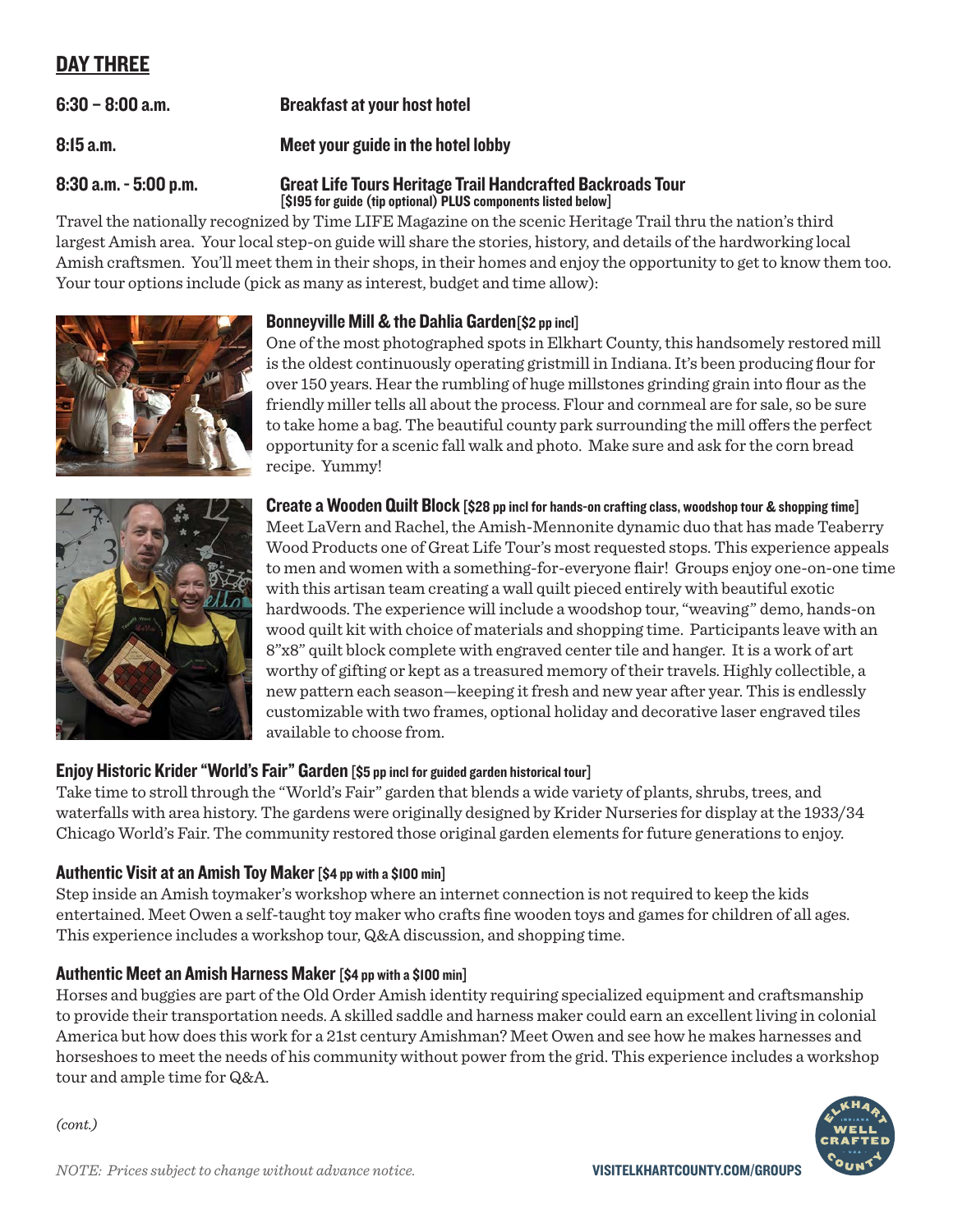# DAY THREE *(cont.)*

## Flower Power Petal Pin / Pin Cushion at The Quilt Shop at Das Dutchman Essenhaus [\$10 pp incl]

Groups will love the fun and fast "Make and Take" fabric flower project. Each person makes a fabric flower pin or pin cushion with no sewing machine or prior sewing knowledge required. Materials are provided. Best yet it takes just 30 minutes to complete and everyone takes home their flower creation! Discover how fast fabric flowers bloom at The Quilt Shop!

## Amish rug weaving demo & Cookie break [\$3 pp incl]

Leo & Lorene Miller welcome you to their Old Order Amish home where Leo has been handweaving rag rugs for years. Taught by his family, Leo will demonstrate how he weaves and creates his beautiful and functional rugs. Meanwhile Lorene, his wife, will serve you her fresh from the oven cookies and cold lemonade as both the Miller's welcome your group and answer questions about their personal Amish lifestyle.

## 5:00 p.m. Say good-bye to your guide



6:30 p.m. - 8:00 p.m. Dinner at Heinne's BackBarn, Elkhart [\$27 pp incl tax & tip for 1/3 lb. cheeseburger or grilled chicken or pork tenderloin with fries, cole slaw, dessert and soft drink included. Other beverages on their own. NOTE: Pricing subject to change. Additional menu options available.]

Bill and Troy DeShone, are the 3rd generation of the DeShone family to continue the "Heinnie's Tradition!" For over 56 years, folks have been enjoying the great steaks, Heinnie's hamburgers and more at Heinnie's Back Barn. "Heinnie's" has won the "Best Steak" and "Best Prime Rib" category in the Elkhart voting area. Their "Heinnie Cheeseburger" was just recently added to the top cheeseburger stops in the United States by hamburger author and film writer George Motz! Groups enjoy sitting in rustic barn stalls in small table settings. A full bar is available for individual selection. Homemade soups, fresh salads, and a variety of sandwiches & entrees are offered. An Elkhart tradition!

Return to your host hotel following dinner

# DAY FOUR

# 6:30 – 8:00 a.m. Breakfast at your host hotel Check out



### 9:00 a.m. - 10:00 a.m. RV Factory Tour [no admission fee]

Welcome to the "RV Capital of the World"! Over 80% of the world's inventory of Travel Trailers, 5th Wheels, Class C & A Motorhomes, Truck Campers and Fold-Downs are all manufactured in this area. Your group will enjoy a plant tour through one of the numerous RV manufacturing facilities. *NOTE: Guests must wear closed toe shoes. Anyone with open toed shoes will not be allowed on the tour. Waiver forms must be signed by all participants. Group will be split in to two parts to take trolley to factory itself.*